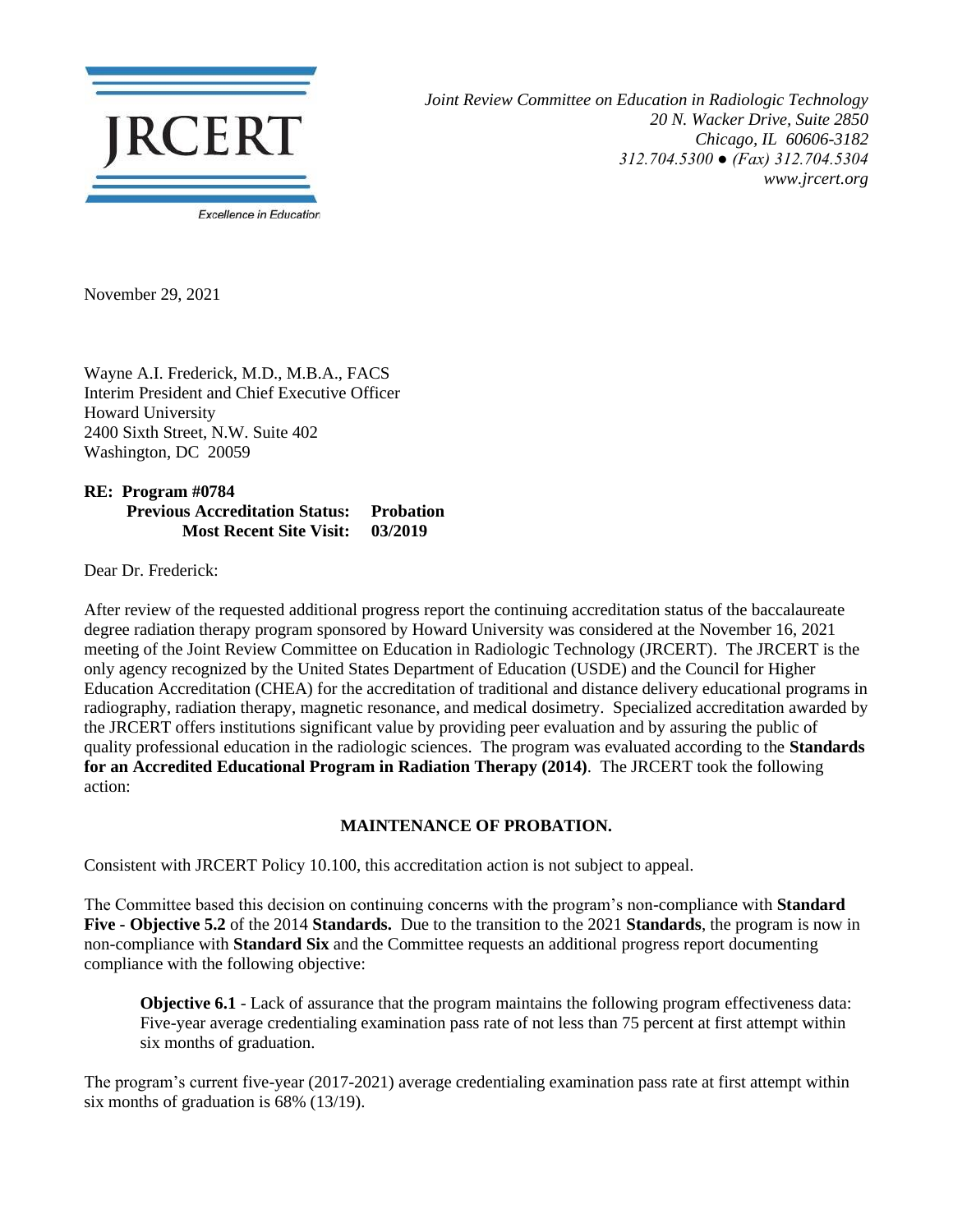Wayne A.I. Frederick, M.D., M.B.A., FACS November 29, 2021 Page 2

> **Objective 6.2 -** Lack of assurance that the program analyzes and shares its program effectiveness data to facilitate ongoing program improvement. (Provide the program's action plan for the unmet credentialing examination pass rate, including documentation of the analysis and sharing of the plan with communities of interest.)

Additionally, the Committee based this decision on the expiration of the maximum compliance timeframe allowed to document compliance with all accreditation standards. As required by the USDE and consistent with JRCERT Policy 11.400, the program was to have documented compliance with the Standards by November 19, 2021. The JRCERT Board of Directors has granted a good cause extension to the program's compliance timeframe. Such an extension is generally 12 months but cannot exceed 24 months. The Board of Directors have granted a 12-month good cause extension to the program's compliance timeframe. The Board recognizes the change in key program personnel (i.e., program director) and act of God (e.g., inclement weather resulting in permanent building damage) may have affected the program from documenting compliance with all accreditation standards.

Therefore, an additional progress report documenting compliance with these objectives is required by **October 1, 2022**. Based on the evaluation of the progress report, the Board of Directors will either extend the compliance timeframe and maintain Probation or withdraw accreditation. An additional progress report may be required if the objectives are not adequately addressed. The progress report must be submitted via the JRCERT Accreditation Management Systems (AMS) and will be considered by the Board of Directors at the next available meeting after submission.

As required by the USDE and consistent with the **maximum** compliance timeframes set forth in JRCERT Policy 11.400, when the JRCERT Board of Directors determines that a program has failed to document compliance with the **Standards** and has not satisfactorily addressed the identified deficiencies, the existing accreditation status will be withdrawn. Such involuntary withdrawal of accreditation is considered an adverse accreditation action. The JRCERT defines an adverse action as involuntary withdrawal of accreditation. Involuntary withdrawal of accreditation will generally, but not necessarily, occur after a Probationary Accreditation status has been awarded. The Board may take adverse action prior to the expiration of the maximum compliance timeframe. Probationary status, as well as an adverse accreditation action, requires written notification to the United States Secretary of Education, the appropriate State licensing or authorizing agency, appropriate regional and/or other accrediting agencies, and the public.

Probationary Accreditation is an accreditation category and, consistent with JRCERT Policy 10.100, this action is not subject to appeal. Consistent with JRCERT Policy 10.700 (enclosed), the program must notify currently enrolled and accepted students (this may be done via email), as well as the public via a website posting, of this status within 30 days of receipt of this letter. The program is required to submit a representative sample of such notification and list of recipients to the JRCERT no later than **December 29, 2021**.

The program is also advised that consistent with JRCERT Policy 11.600, the JRCERT reserves the right to conduct unannounced site visits of accredited programs. The sponsoring institution would be responsible for the expenses of any on-site inspection.